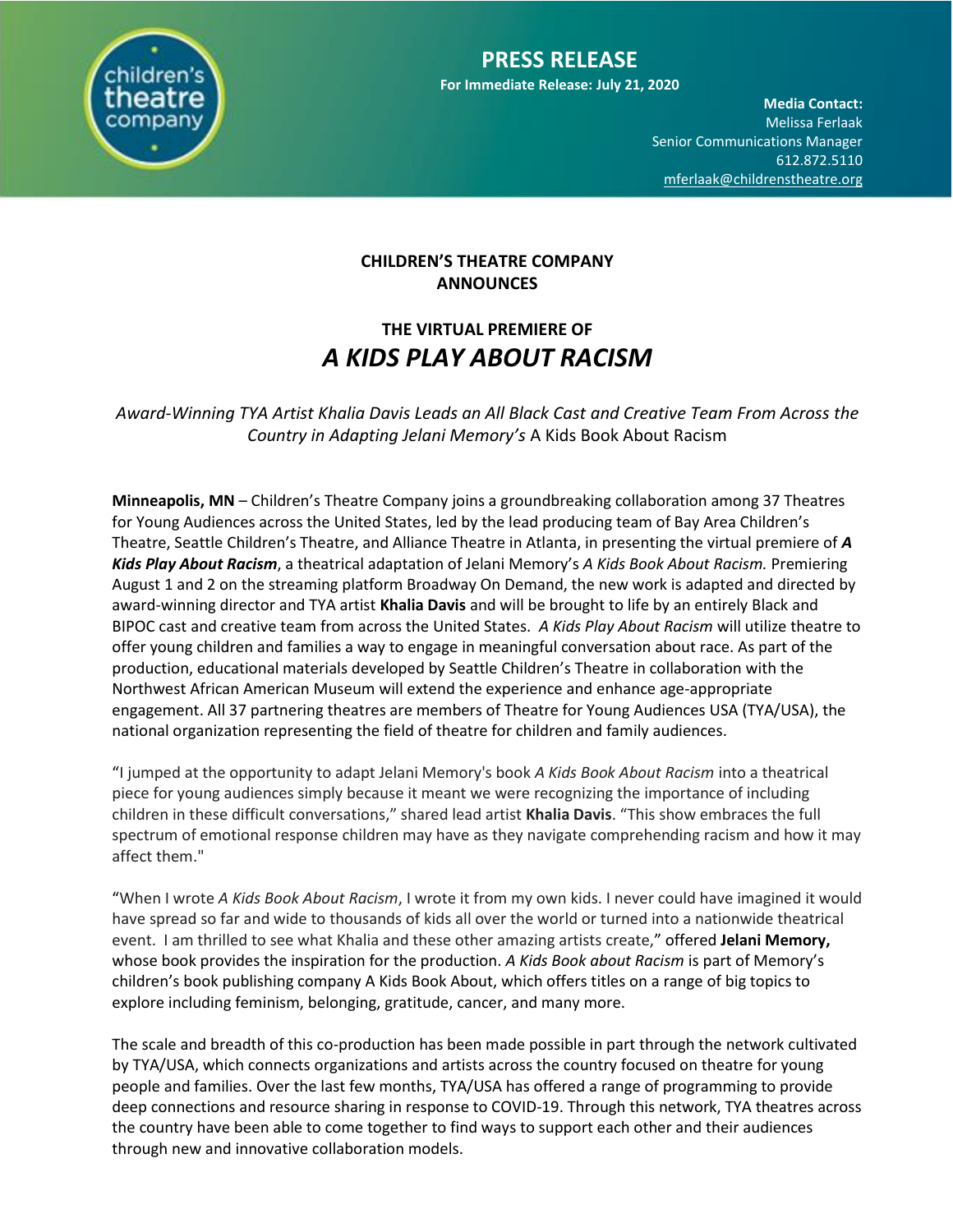A Kids Play About Racism will be streaming on Broadway On Demand on August 1 and 2 along with accompanying interviews and educational videos.

A Kids Play About Racism is adapted and directed by Khalia Davis, with music composed by Justin Ellington and Costume Design by Ron McCann (California). It will be performed by Davied Morales (California), Angel Adedokun (California), Moses Goods (Hawaii), Rapheal Hamilton (Arizona), Isaiah Harris (Texas), Jessenia Ingram (Georgia), and Regan Sims (New York).

The work is produced by Bay Area Children's Theatre, Seattle Children's Theatre, and Alliance Theatre, in partnership with Adventure Theatre MTC, Arts on the Horizon, Children's Theatre of Charlotte, Chicago Children's Theatre, Children's Theater of Madison, Children's Theatre Company, Childsplay, Children's Theatre of Cincinnati, Coterie Theatre, Dallas Children's Theater, Dare to Dream Theatre, Des Moines Performing Arts, Filament Theatre, First Stage, Honolulu Theatre for Youth, Imagination Stage, The Kennedy Center, Magik Theatre, Metro Theater Company, Nashville Children's Theatre, New York City Children's Theater, Oregon Children's Theatre, Orlando Repertory Theatre, Orpheum Theatre Group, Pink Umbrella Theater Company, ReNew Productions, Rose Theater, Seattle Children's Theatre The Growing Stage - The Children's Theatre of New Jersey, The Gottabees, The Open Eye Theater, TheatreWorksUSA, Trike Theatre, Trusty Sidekick Theater Company, and Wheelock Family Theatre at Boston University.

**About Khalia Davis:** Khalia Davis (she/her) is a bicoastal multidisciplinary artist splitting her time between the San Francisco/Bay Area and New York. Directed and devised new works with prominent theaters such as Bay Area Children's Theater, Atlantic Theater Company's Atlantic for Kids, New York City Children's Theater, Spellbound Theatre and more. Ms. Davis recently served as the Director of Inclusion and Education with Brooklyn Children's Theatre restructuring their children's musical theater programming through an anti-racism lens and currently teaches with New York City Children's Theater, the Atlantic Acting School, and for Disney Theatrical Group leading music and movement workshops and facilitating audience and community engagement. She is also an Artistic Associate for the nationally-known arts education organization The Story Pirates. As a performer, she has worked regionally and toured nationally on both coasts. Recently awarded the 2019 Emerging Leader Fellowship with TYA/USA and the NYCCT Leader Fellowship for 2019/2020. BA in Theater Arts from the University of Southern California. To learn more about Ms. Davis, check her out at [www.khaliadavis.com.](http://www.khaliadavis.com/)

**Children's Theatre Company (CTC)** is the nation's largest and most acclaimed theatre for young people and serves a multigenerational audience. It creates theatre experiences that educate, challenge, and inspire for more than 250,000 people annually. CTC is the only theatre focused on young audiences to win the coveted Tony Award® for regional theatre and is the only theatre in Minnesota to receive three Tony® nominations (for its production of *A Year with Frog and Toad*). CTC is committed to creating world-class productions at the highest level and to developing new works, more than 200 to date, dramatically changing the canon of work for young audiences.

CTC's engagement and learning programs annually serve more than 93,000 young people and their communities through Theatre Arts Training, student matinees, Neighborhood Bridges, and early childhood arts education programs. ACT One is CTC's comprehensive platform for access, diversity, and inclusion in our audiences, programs, staff, and board that strives to ensure the theatre is a home for all people, all families, reflective of our community. childrenstheatre.org

**About Broadway On Demand:** Broadway On Demand is the premiere streaming service offering an extensive and wide-ranging library of video on demand content, exclusive livestream events, interactive platforms, and educational resources. It is designed as a virtual performing arts complex offering not only Broadway shows and movie musicals but also, individual artists, concert series, performance venues, and